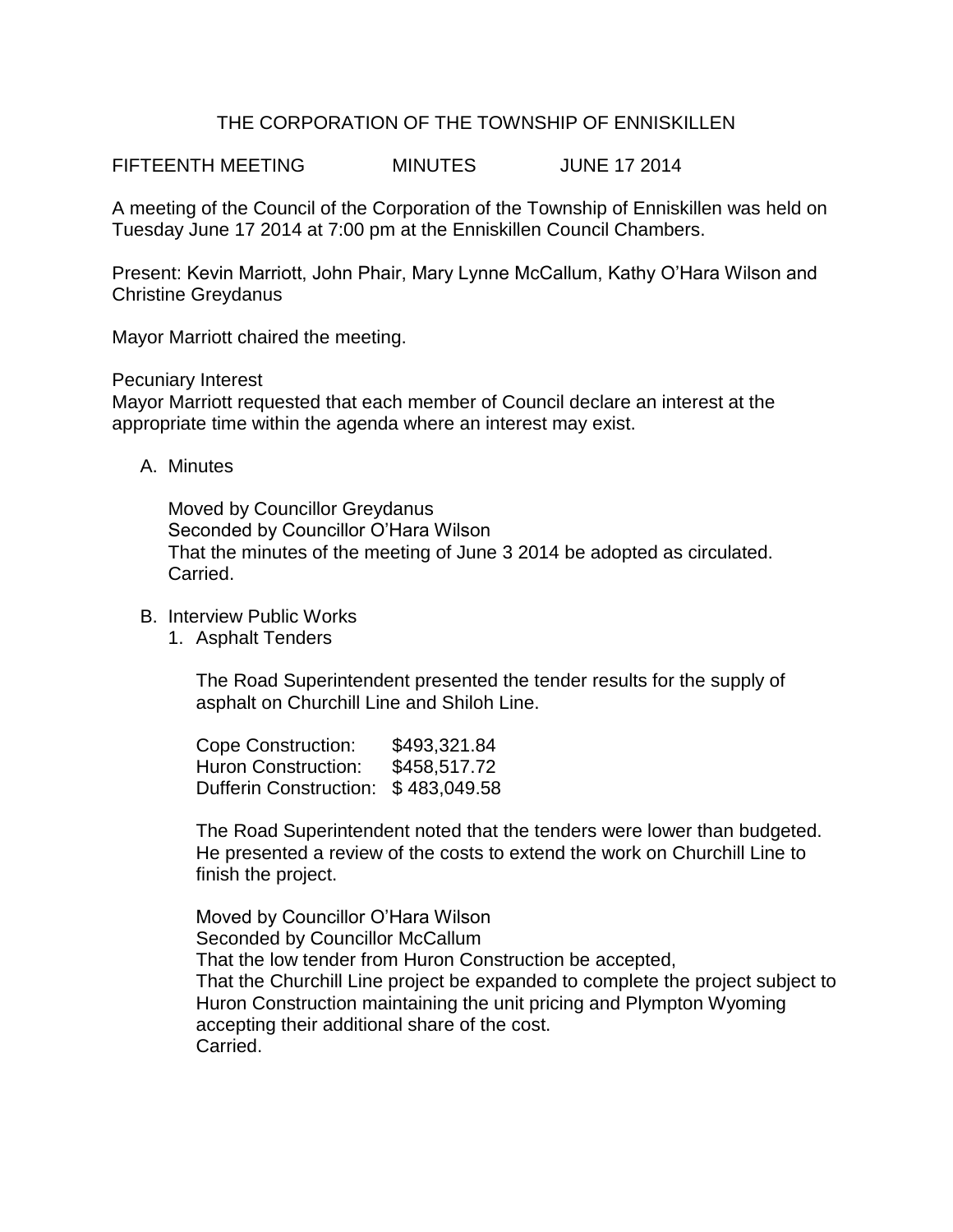The Road Superintendent reported that he was monitoring the transmission in the road grader.

The Road Superintendent reported that brine would be applied to the Township roads starting in the next week.

2. Culvert Quotations Noble Brownlee Drain, Noble Wooley Drain, Downie Drain

A review was made of the pricing for culverts for the Noble Brownlee Drain.

|                   |          | 10m-1800 m 10m-2000mm | 3m-1800mm    |
|-------------------|----------|-----------------------|--------------|
| Canada Culvert    | 3,290.00 | 3,667.00              | not quoted   |
| <b>ES Hubbell</b> | 2,750.00 | 3,055.50              | 825+119.95   |
| Armtec            | 3,798.30 | 4,150.60              | 829.44       |
| AIL               | 4,520.00 | 4,945.00              | 849.9+700.00 |

Moved by Councillor O'Hara Wilson Seconded by Councillor McCallum That the low tender from ES Hubbell be accepted for the supply of culverts for the Noble Brownlee Drain. Carried.

Tenders were reviewed for the installation of culverts on the Noble Brownlee Drain and the cleaning of the Downie Drain and the Noble Wooley Drain.

|                          | Noble Brownlee |          | Downie Drain Noble Wooley |
|--------------------------|----------------|----------|---------------------------|
| AG Hayter                | 12,825.50      | 9,209.50 | 15,368.00                 |
| <b>J&amp;L Henderson</b> | 11,367.80      | 8,200.41 | 13,134.04                 |

Moved by Councillor Phair Seconded by Councillor Greydanus That the low tenders received from J &L Henderson be accepted for the Noble Brownlee, Downie and Noble Wooley Drains. Carried.

The Road Superintendent reported that Hydro One was delivering gravel to the Township yard from the transmission line construction in Concession 5. The Road Superintendent noted that a meeting had been held with a design engineer to prepare drawings for a new salt shed for the Township. He noted that the drawings would be submitted within the next two weeks.

- C. Correspondence for information
	- 1. Ontario Ice Storm Assistance Program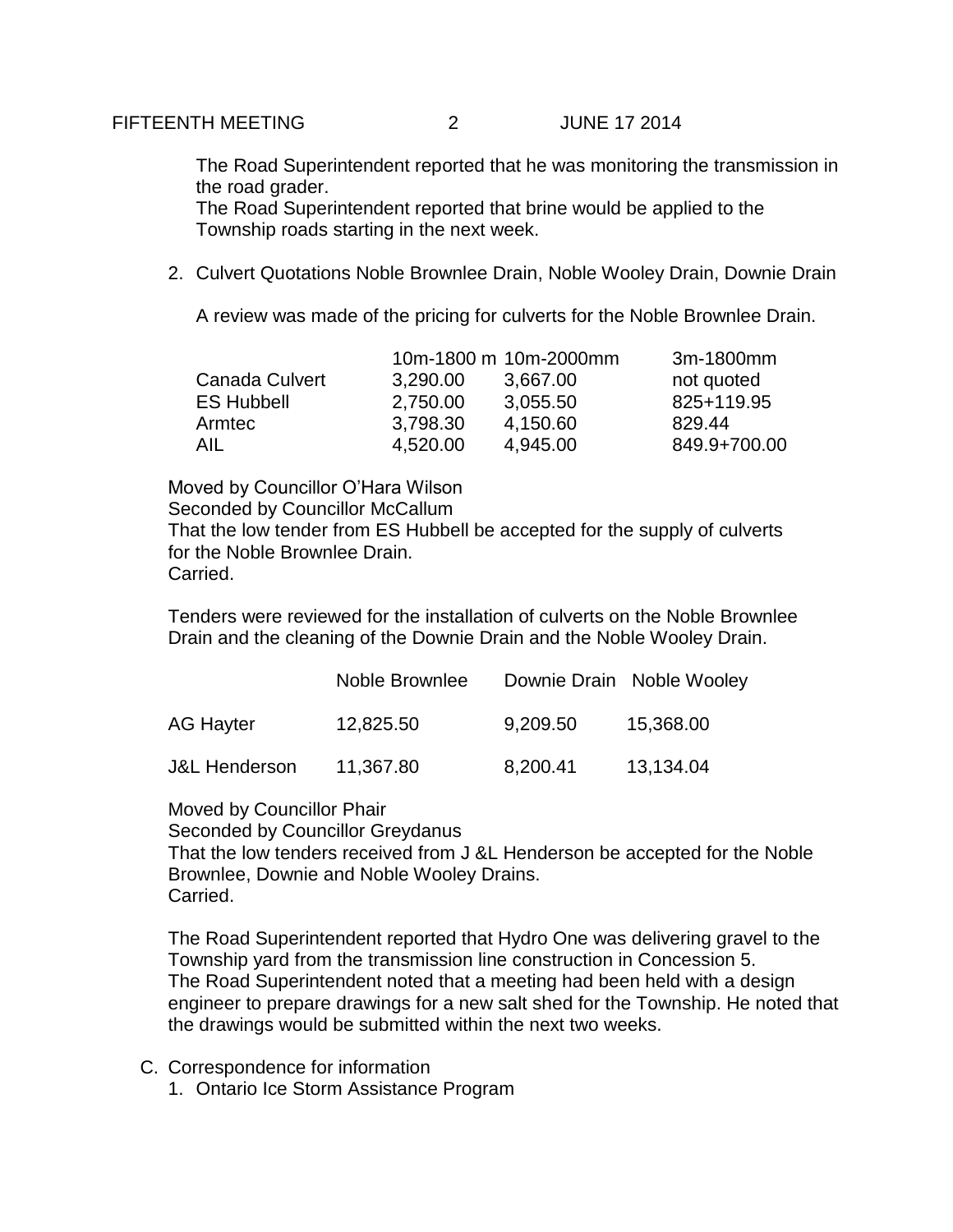## FIFTEENTH MEETING 3 JUNE 17 2014

- 2. County of Lambton- Council highlights
- 3. Plympton Wyoming opening of new museum Jun 21-14
- 4. OMB decision BPS Ventures Inc.
- 5. Bowman Centre's Sustainable Energy report
- 6. MPAC election updates
- 7. Canadian Wind Energy Association- response to Sun Media documentary
- 8. Ontario One Call Annual general meeting June 20 2014

Moved by Councillor O'Hara Wilson Seconded by Councillor McCallum That correspondence items 1-8 be received and filed. Carried.

- D. Correspondence requiring motions
	- 1. Resolution LaSalle national energy strategy

Moved by Councillor Greydanus Seconded by Councillor Phair That the resolution of LaSalle concerning a national energy strategy be received and filed. Carried.

E. Accounts

Moved by Councillor O'Hara Wilson Seconded by Councillor McCallum That the accounts be paid as circulated: Cheque: 7211-7213: \$ 230.00 Cheque: 7214-7245: \$ 169,423.26 Cheque: 7246-7264: \$ 385,401.40 Carried.

- F. Bylaws
	- 1. Bylaw 34 of 2014 Drain Rating Bylaw
	- 2. Bylaw 38 of 2014 Confirmation Bylaw
	- 3. Bylaw 40 of 2014 Oil Springs Line speed limit bylaw

Moved by Councillor O'Hara Wilson Seconded by Councillor Greydanus That first and second reading be given to Bylaws 34, 38 and 40 of 2014 Carried.

Moved by Councillor McCallum Seconded by Councillor Phair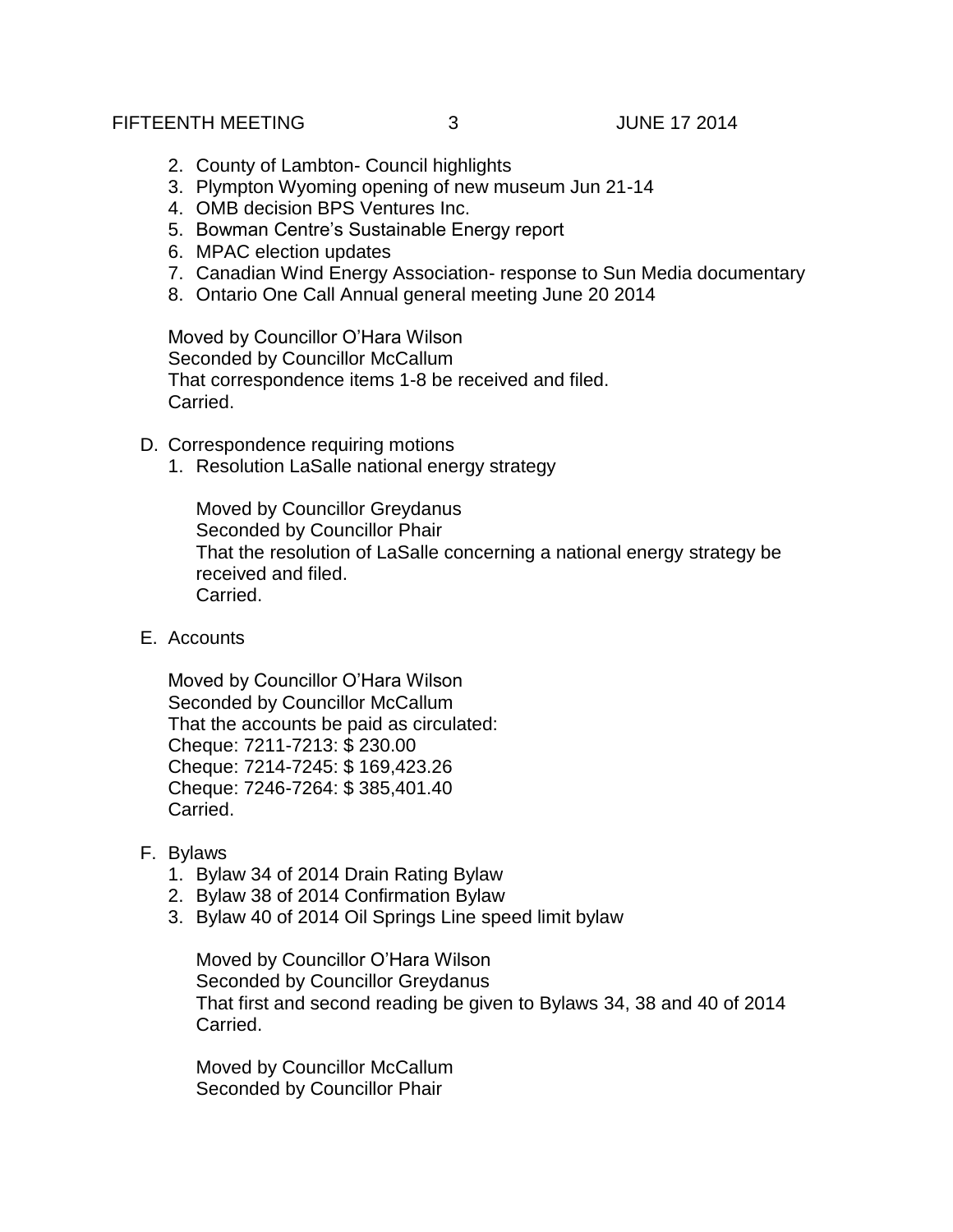That third and final reading be given to Bylaws 34, 38 and 40 of 2014. Carried.

- G. Other Business
	- 1. CEMC St Clair Sector Meeting June 3-14

Moved by Councillor McCallum Seconded by Councillor Greydanus That the CEMC sector meeting minutes of June 3-14 be received and filed. Carried.

2. Memo Council Simplified Risk Assessment

The Clerk reported that the simplified risk assessment was a requirement of the Fire Marshall's office and was required to be submitted by June 30 2014.

Moved by Councillor Greydanus Seconded by Councillor Phair That the Council accept the simplified risk assessment for 2014. Carried.

3. Memo Council building Bylaw

The amended building bylaw was discussed. The amended bylaw provided for an increase in the building deposit from \$500 to \$1,000. The deposit would be applied for new residential structures or additions. The Clerk noted that additional discussion would take place concerning the

need to alter the wording of the fee schedule. No changes were proposed with respect to the fee structure.

Moved by Councillor O'Hara Wilson Seconded by Councillor Greydanus That the Clerk be directed to prepare a final copy of the building bylaw for circulation to Council. Carried.

4. Review of Township of Enniskillen Energy Plan

The Clerk was requested to provide additional information concerning the data supplied in the Energy Plan.

5. Budget Report May 31 2014